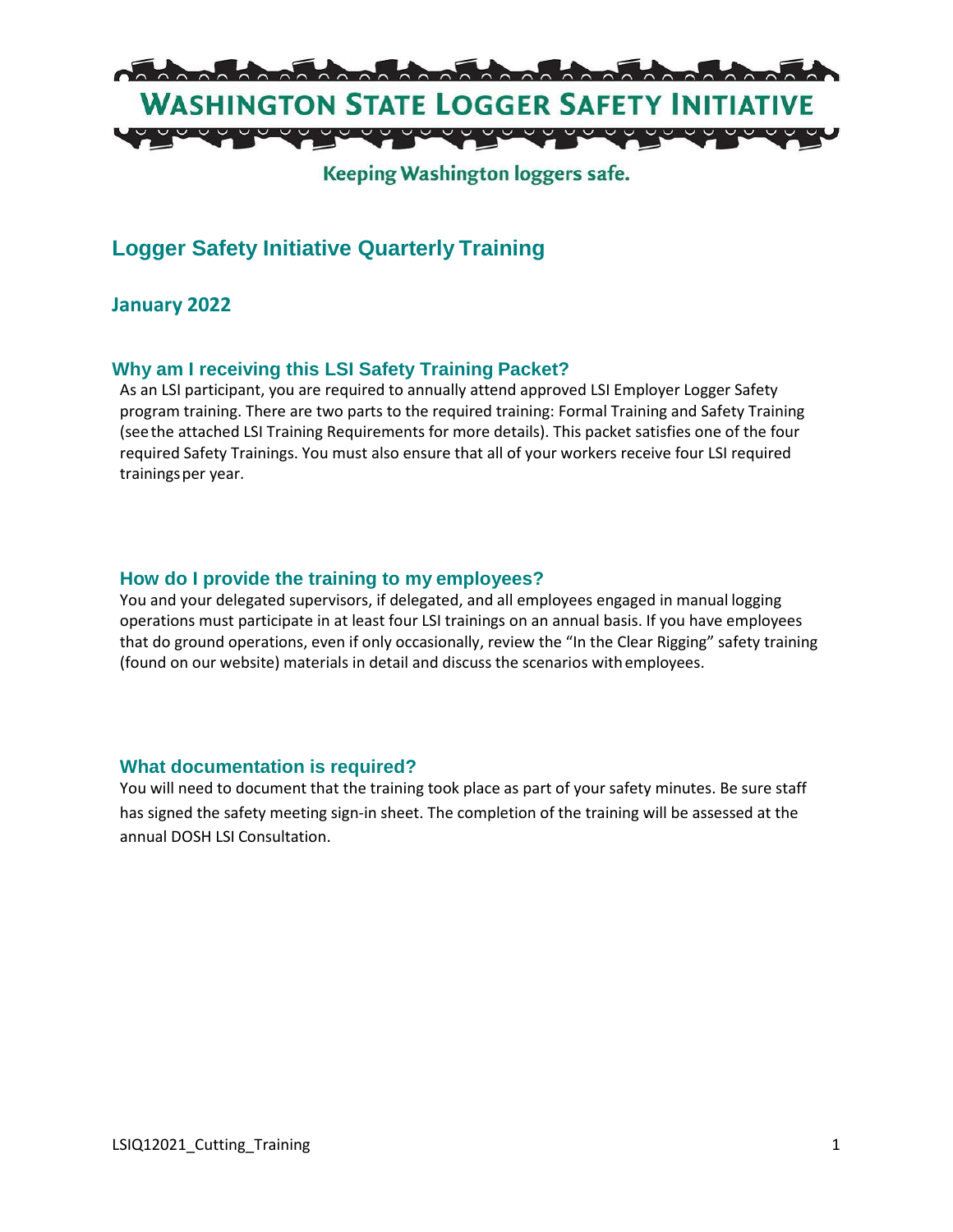

# Keeping Washington loggers safe.

## **Quarterly Cutting Training: Wind-thrown**

Timber cutters face falling difficulties each day at work. It is critical that they possess skills to recognize hazards and safely handle them. Enviably the windy wet winter months of the Pacific NW create additional hazards. In return, a higher level of precaution must be taken during these months when working as a cutter.

### **Wind-thrown trees are very hazardous, as they can be unstable and unpredictable.**



### **Wind-throw can cause:**

- unstable roots;
- suspended stems under high tension and compression;
- stems wedged between standing trees;
- stems leaning into standing trees;
- uprooted trees;
- spars;
- shattered tops;
- suspended hazards;
- heavy leaners;
- restricted access, i.e. heavy slash; and
- undesirable or disrupted felling patterns.

Because this is not a regular occurrence, each wind-thrown tree needs to be assessed individually. It is important to reassess the tree faller before felling the wind-thrown. Wind-thrown trees should only be felled by competent persons.

**Whenever possible, wind-thrown trees should be felled by machine, rather than manually.** When access issues prevent machine assisted tree felling, ensure all possible movement of a standing tree or wind thrown stem on release of tension or compression is assessed and cuts are planned beforehand.